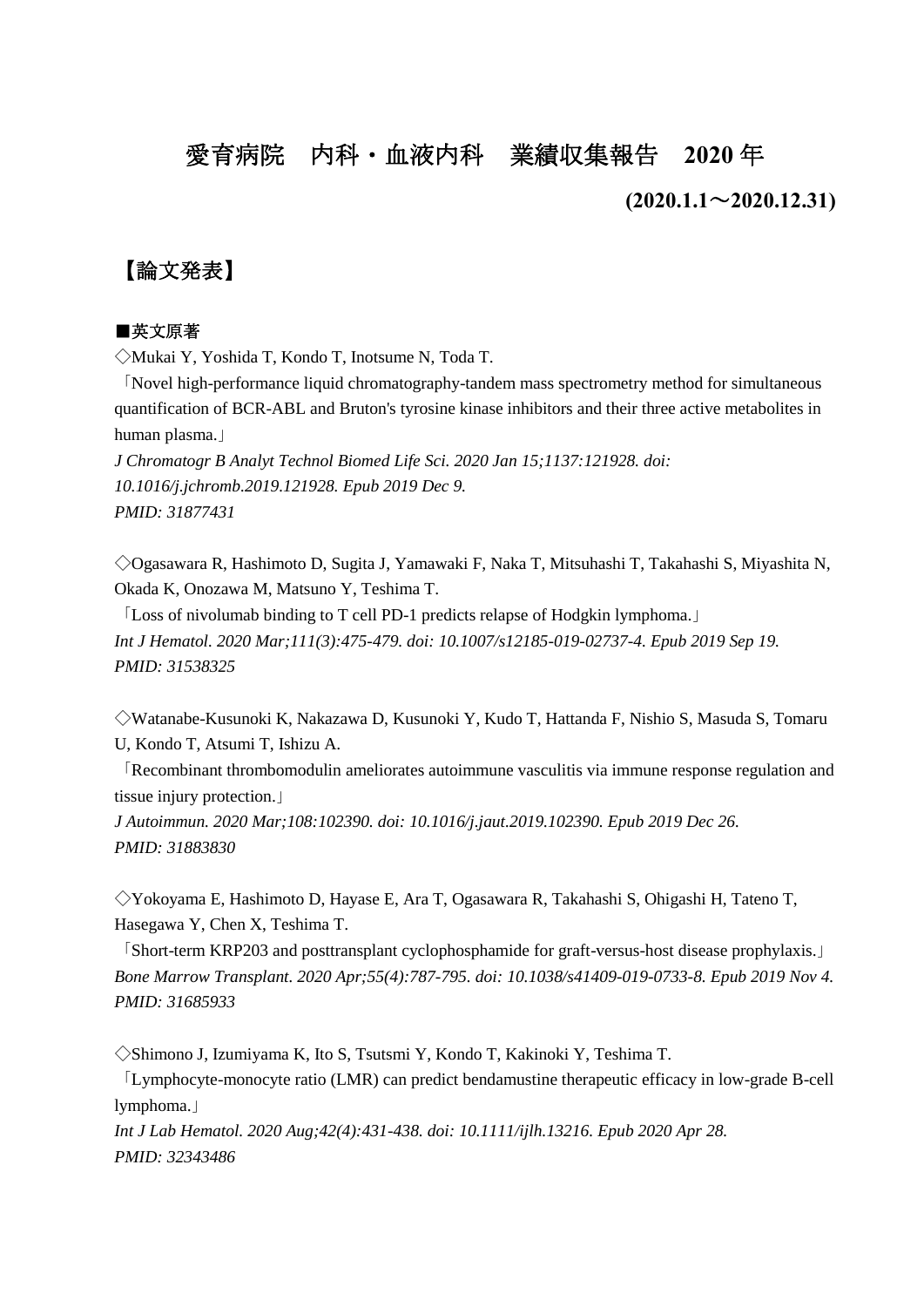◇Ara T, Hashimoto D, Hayase E, Noizat C, Kikuchi R, Hasegawa Y, Matsuda K, Ono S, Matsuno Y, Ebata K, Ogasawara R, Takahashi S, Ohigashi H, Yokoyama E, Matsuo K, Sugita J, Onozawa M, Okumura R, Takeda K, Teshima T.

「Intestinal goblet cells protect against GVHD after allogeneic stem cell transplantation via Lypd8.」 *Sci Transl Med. 2020 Jul 1;12(550):eaaw0720. doi: 10.1126/scitranslmed.aaw0720. PMID: 32611682*

◇Mukai Y, Yoshida Y, Yoshida T, Kondo T, Inotsume N, Toda T.

「Simultaneous Quantification of BCR-ABL and Bruton's Tyrosine Kinase Inhibitors in Dried Plasma Spots and Its Application to Clinical Sample Analysis.」 *Ther Drug Monit. 2020 Oct 14. doi: 10.1097/FTD.0000000000000825. Online ahead of print. PMID: 33065614*

◇Senjo H, Onozawa M, Hidaka D, Yokoyama S, Yamamoto S, Tsutsumi Y, Haseyama Y, Nagashima T, Mori A, Ota S, Sakai H, Ishihara T, Miyagishima T, Kakinoki Y, Kurosawa M, Kobayashi H, Iwasaki H, Hashimoto D, Kondo T, Teshima T.

「A novel nutritional index "simplified CONUT" and the disease risk index independently stratify prognosis of elderly patients with acute myeloid leukemia.」

*Sci Rep. 2020 Nov 10;10(1):19400. doi: 10.1038/s41598-020-76250-8. PMID: 33173122*

#### ■英文症例報告

◇Sato K, Ujiie H, Nakazato S, Watanabe M, Watanabe E, Yanagi T, Nakamaru Y, Takagi D, Arai R, Onodera T, Kondo T, Teshima T, Shimizu H.

「Rosai-Dorfman disease: earlier spontaneous regression of skin lesions relative to nasal, pharyngeal, and bone lesions.」

*Eur J Dermatol. 2020 Apr 1;30(2):182-183. doi: 10.1684/ejd.2020.3718. PMID: 32538360*

◇Saito M, Harada S, Ogasawara R, Izumiyama K, Mori A, Morioka M, Kondo T.

「Disseminated Gonococcal Infection Associated with Eculizumab Therapy for Paroxysmal Nocturnal Hemoglobinuria: A Case Report and Literature Review.」

*Int J Gen Med. 2020 Jul 16;13:403-406. doi: 10.2147/IJGM.S255298. eCollection 2020. PMID: 32765045*

◇Kanaya M, Kondo T.

「 Diffuse alveolar hemorrhage during induction therapy for acute myeloid leukemia with inv $(16)(p13.1q22)$ .

*Int J Hematol. 2020 Aug;112(2):134-135. doi: 10.1007/s12185-020-02900-2. Epub 2020 Jun 6. PMID: 32506319*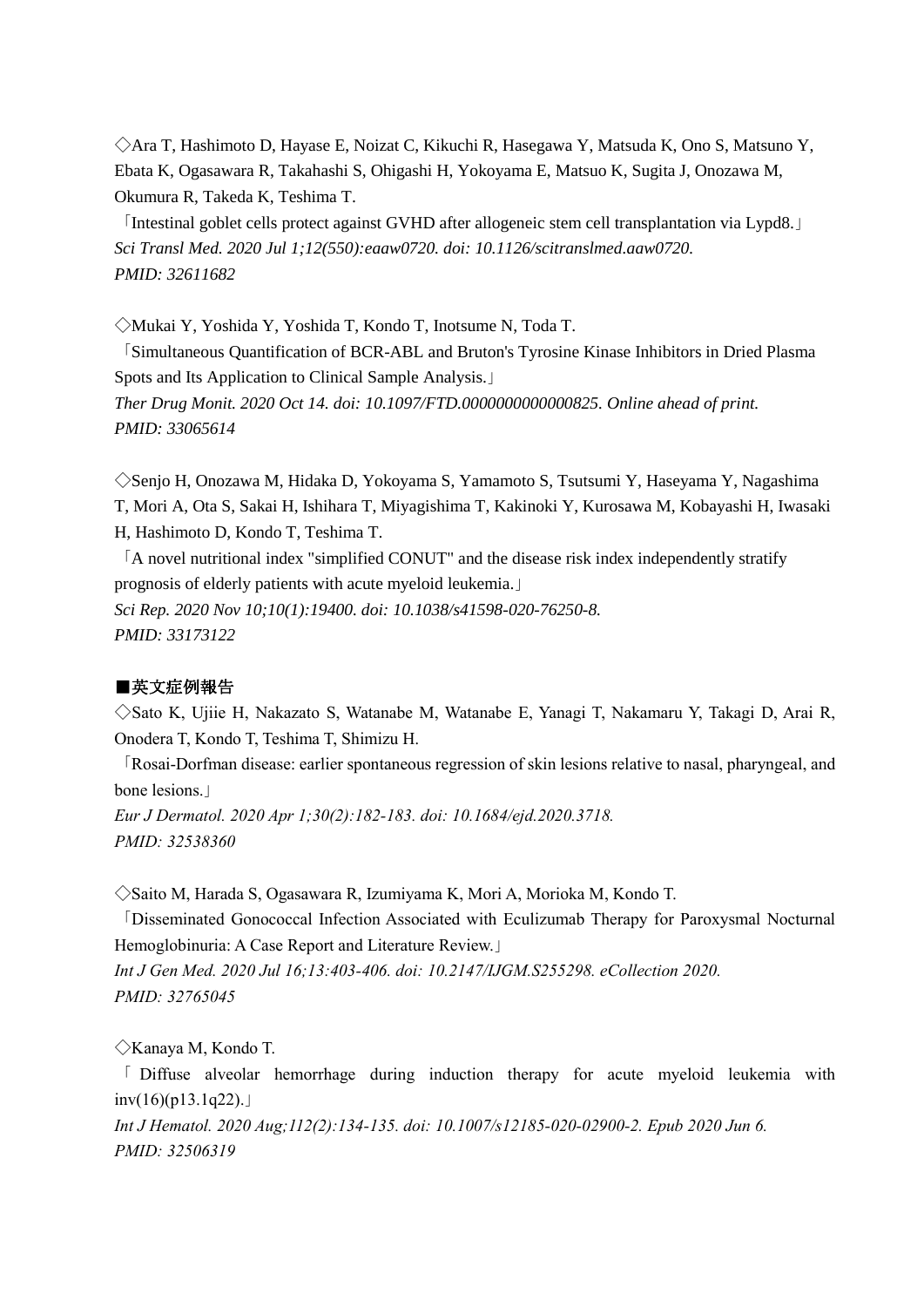◇Kawamura N, Goto R, Koshizuka Y, Watanabe M, Suzuki T, Endo T, Kondo T, Taketomi A, Shimamura T.

「Second Case of Deceased Donor Liver Transplantation in a Patient Co-infected with HIV and HCV in Japan: Special Reference to the Management of Complicated Coagulopathy Due to a Diverse Spectrum of Preformed Anti-HLA Antibodies.」

*Jpn J Infect Dis. 2020 Sep 24;73(5):369-372. doi: 10.7883/yoken.JJID.2019.487. Epub 2020 Apr 30. PMID: 32350218*

◇Saito M, Mori A, Ogasawara R, Izumiyama K, Morioka M, Kondo T, Miyashita K.

「Progression of Primary Gastric Diffuse Large B-Cell Lymphoma after Helicobacter pylori Eradication.」 *Case Rep Gastroenterol. 2020 Oct 28;14(3):534-539. doi: 10.1159/000508849. eCollection 2020 Sep-Dec. PMID: 33250694*

# ■和文総説

◇小笠原 励起(北海道大学大学院医学研究院 血液内科学教室) 「小腸リンパ管内皮細胞は R-spondin3 産生細胞であり移植片対宿主病の標的となる」 臨床血液 2020 年 61 巻 6 号 p. 621-627

# 【学会発表】

# ■国際学会

<シンポジウム>

◇Takeshi Kondo

「Allogeneic hematopoietic stem cell transplantation for chronic myelogenous leukemia in the TKI era.」 *The International Congress of BMT 2020, Korea, 2020/9 Web*

# <ポスター>

◇Takeshi Kondo, David Sanford, Ciprian Tomuleasa, Hui-Hua Hsiao, Leonardo José Enciso Olivera, Anoop Kumar Enjeti, Alberto Gimenez Conca, Teresa Bernal del Castillo, Larisa Girshova, Maria Paola Martelli, Birol Guvenc, Alexander Delgado, Yinghui Duan, Belen Garbayo Guijarro, Cynthia Llamas, Je-Hwan Lee

「Real-World Treatment Patterns and Clinical Outcomes in Unfit Patients With AML Receiving First-Line Systemic Treatment or Best Supportive Care (CURRENT): Final Analysis」 *American Society of Hematology (ASH) – 62nd Annual Meeting, USA, 2020/12 Web*

# <その他・抄録>

◇Toru Miyajima, Koichiro Minauchi, Junko Iwasaki, Hiroyuki Kimura, Keito Suto, Tomohiro Yamakawa, Kohei Okada, Shojiro Takahashi, Akio Shigematsu, Naoki Kobayashi, Masahiro Ogasawara, Masahiro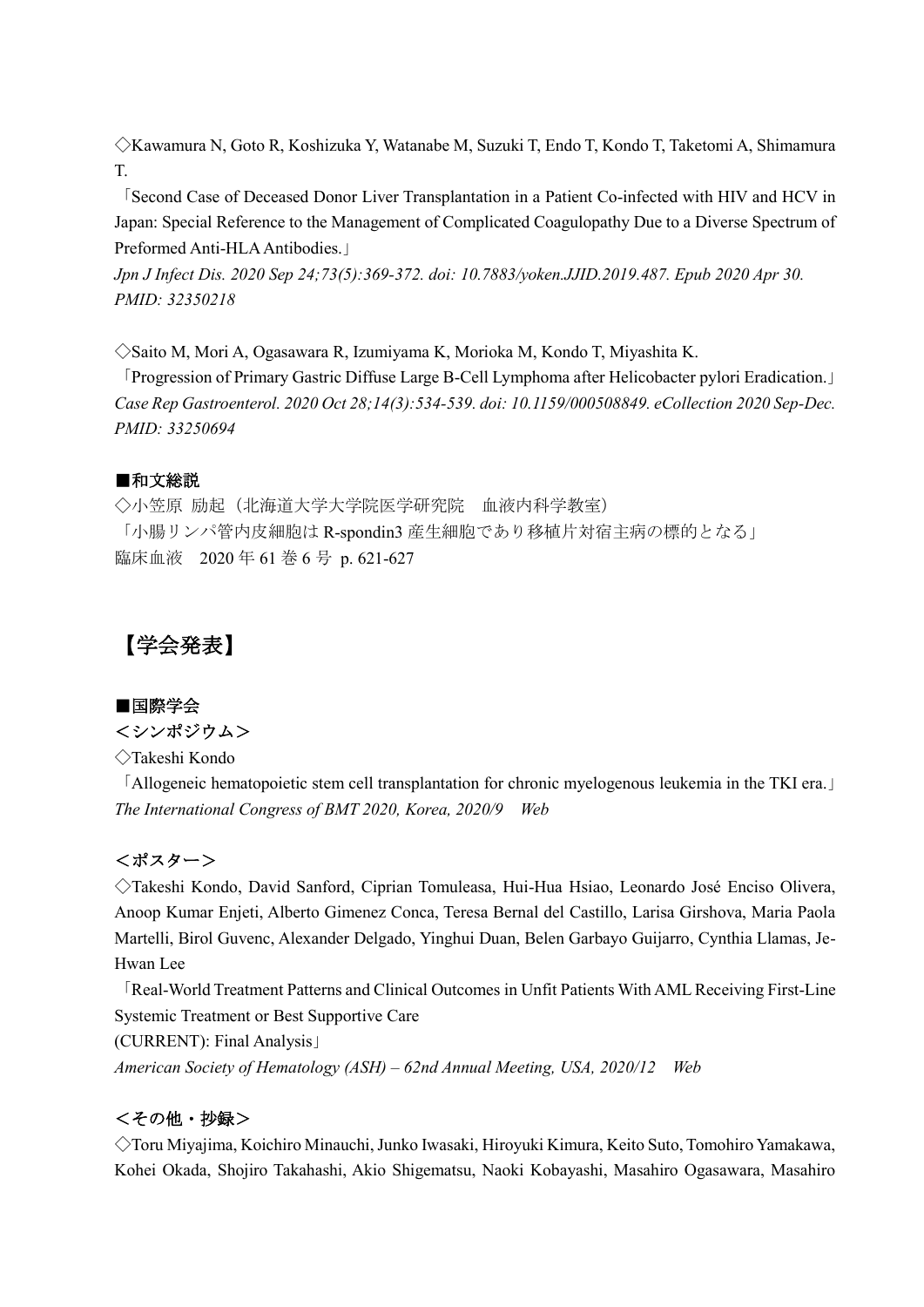Imamura, Shuichi Ota

「 Impact of CD34 cell dose on engraftment in adult patients receiving umbilical cord blood transplantation: a retrospective single-center analysis」

*25th Congress of European Hematology Association, Frankfurt, Germany, 2020/6*

#### ■国内学会・一般口演

◇盛 暁生, 宮島 徹, 横山 絵美, 小笠原 励起, 泉山 康, 斉藤 誠, 森岡 正信, 近藤 健, 小野澤 真弘, 日高 大輔, 横山 翔大, 豊嶋 崇徳, 藤澤 真一, 太田 秀一, 柿木 康孝, 堤 豊, 山

本 聡, 宮城島 拓人, 永嶋 貴博, 岩崎 博, 小林 一, 長谷山 美仁, 黒澤 光俊

「融合遺伝子の寛解導入療法後の 1 log reduction 達成と KIT 変異が CBF-AML の予後を予測す る」

第 82 回日本血液学会学術集会(Web) 京都市 2020 年 10 月

◇泉山 康, 小笠原 励起, 皆内 康一郎, 須藤 啓斗, 岡田 耕平, 宮島 徹, 横山 絵美, 盛 暁生, 斉藤 誠, 森岡 正信, 近藤 健, 豊嶋 崇徳

「EFS24 は本邦の実臨床においても確固たるエンドポイントたりうる」 第 82 回日本血液学会学術集会(Web) 京都市 2020 年 10 月

◇小笠原 励起, 宮島 徹, 横山 絵美, 泉山 康, 盛 暁生, 斉藤 誠, 森岡 正信, 近藤 健 「濾胞性リンパ腫に対するオビヌツズマブ-ベンダムスチン療法」 第 82 回日本血液学会学術集会(Web) 京都市 2020 年 10 月

◇宮島 徹, 小野澤 真弘, 盛 暁生, 横山 絵美, 小笠原 励起, 泉山 康, 斉藤 誠, 森岡 正信, 藤 沢 真一, 山本 聡, 堤 豊, 長谷山 美仁, 太田 秀一, 宮城島 拓人, 柿木 康孝, 黒澤 光俊, 岩崎 博, 豊嶋 崇徳, 近藤 健

「急性骨髄性白血病における寛解導入療法後の WT1 減少度の有用性」 第 82 回日本血液学会学術集会(Web) 京都市 2020 年 10 月

◇宮島 徹, 小笠原 励起, 横山 絵美, 泉山 康, 盛 暁生, 斉藤 誠, 森岡 正信, 原田 晋平, 筌場 大介, 近藤 健

「化学療法終了後に化膿性脊椎炎および腸腰筋膿瘍を合併した高齢者ホジキンリンパ腫」 日本内科学会北海道支部第 290 回北海道地方会(Web) 札幌 2020 年 11 月

#### ■研究会. **セミナー**

◇盛 暁生 「血液内科医として生きる、ことのすゝめ」 アドセトリス Webinar in Hokkaido 2020.9.10 札幌

◇近藤 健

「Ph 陽性白血病におけるポナチニブの位置付け」 企業 Web 講演会 2020 年 2 月